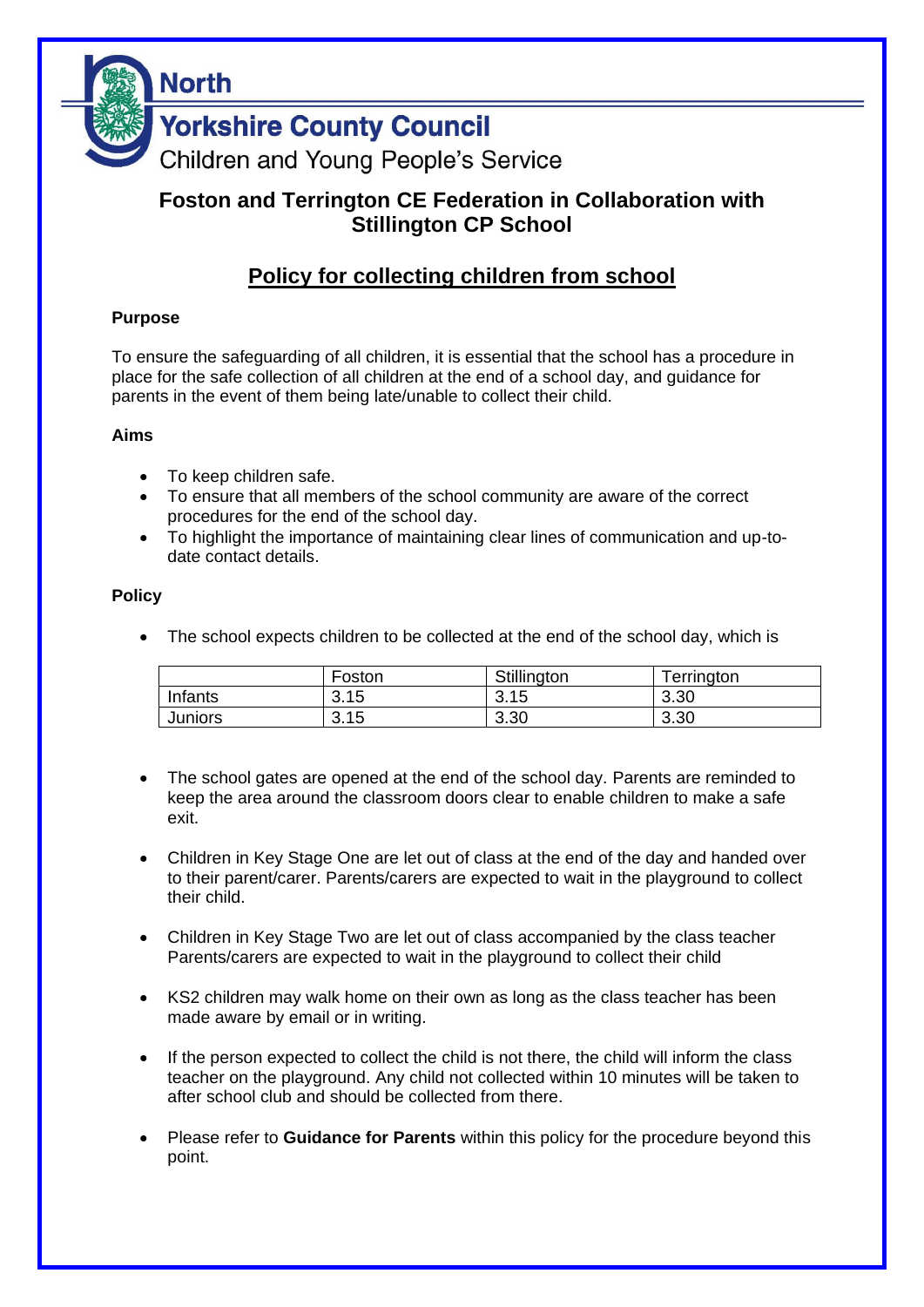

**Yorkshire County Council** 

Children and Young People's Service

## **Guidance for parents/carers in the event of a parent/carer not arriving to collect their child at the end of the school day**

**As a parent/carer, it is your responsibility to ensure that your child is collected at the end of the school day.**

**Please ensure that the school has up-to-date telephone numbers to contact you in an emergency.** 

- If you are unexpectedly delayed and are unable to collect or will be late collecting your child from school, please contact the school immediately
- If you arrange for another adult to collect your child, you must let the school know the details of that person.
- If you are unable to arrange for another adult to collect your child then the school will look after your child until the end of after school club.
- If you or an identified adult have/has not arrived by 30 minutes after the arranged pick-up time to collect your child, the school will contact the Customer Service Centre (Children's Social Care).

### **If a parent/carer does not arrive to collect their child at the end of the school day and the school has not been made aware of alternative arrangements, school will take the following steps:**

- **1.** The teacher will bring the child/children inside and ensure they are supervised.
- **2.** Children who have not been collected by the end of the school day will be supervised in after school club.
- **3.** A member of staff will check with the office whether the parent/carer has telephoned and left instructions or an estimated time of arrival.
- **4.** If no contact has been made by the parent/carer, the office staff will attempt to contact the parent/carer and the emergency contact by telephone.
- **5.** Where appropriate, a member of staff will sensitively ask the child whether there is a reason that could account for their parent/carer being late.
- **6.** Where appropriate, a member of staff will ask the child if they have any additional contact information.
- **7.** School will continue to try and contact the parent/carer and the emergency contact/s.
- **8.** If contact cannot be made with the parent/carer or the emergency contact/s by 30 minutes after the arranged pick-up time school will contact the Customer Service Centre (Children's Social Care).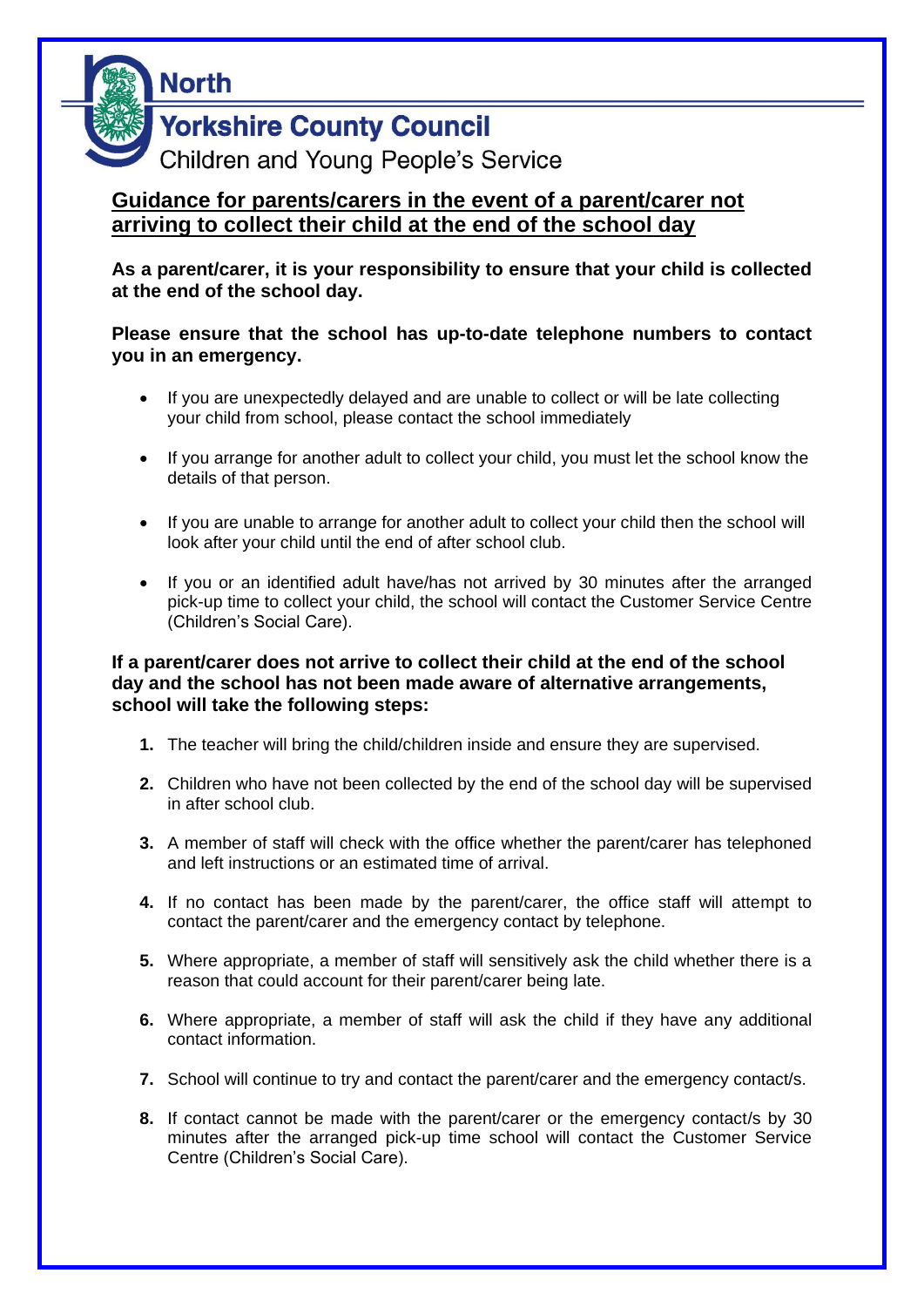

**9.** In an emergency, school will contact the police.

**We will not allow your child to be taken home by another adult unless this has previously been arranged by the parent/carer and s/he has given permission.**

This policy will be kept on the website

Parents will be informed of the policy through website

Reviewed: March 2021

Next Review Date: March 2024